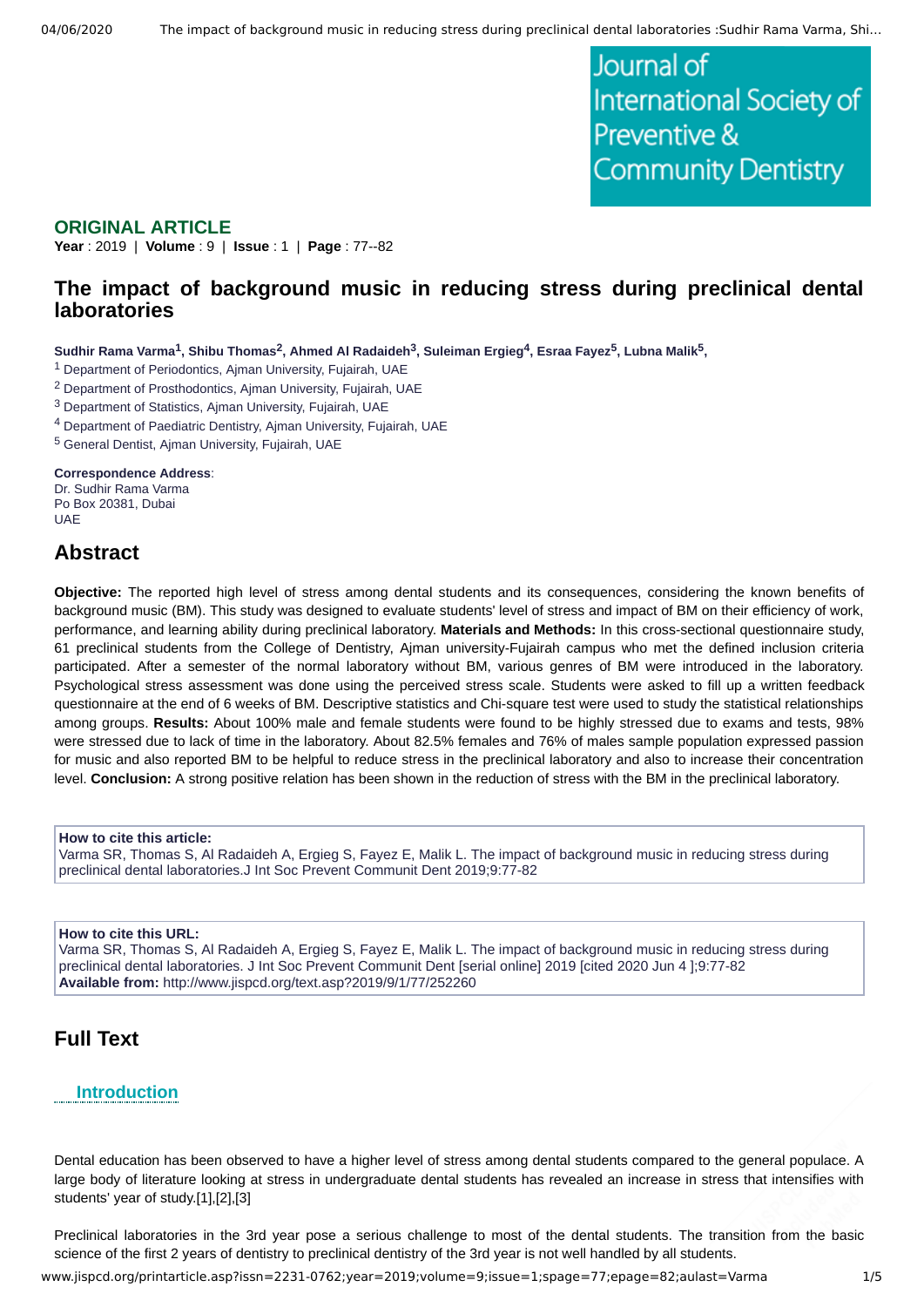04/06/2020 The impact of background music in reducing stress during preclinical dental laboratories :Sudhir Rama Varma, Shi...

This has been traced to exhaustive schedules, inability to manage time, low academic performance, family, and peer pressure.

Stress is a product of some external or mental factors that affect an individual's physical and psychological status. Examination, grades, and performance are frequently reported to be stressful factors, along with little time for relaxation.[2],[3]

Research has found that stressors are not globally uniform and are influenced by local factors.

Chronic stress has been linked to the development of various disorders. El Ansari et al.[4] conducted a survey on 2100 undergraduate students and found depression to be positively and significantly correlated with anxiety. The most prevalent symptoms were headaches, depressive mood, difficulties to concentrate, and sleep disorder/insomnia that have been reported by 50%–60% of the students.

Learning environment has a powerful effect on the student's performances for accomplishing chores.[5] These are modified by visual, color, and sound.[5] Modifying the learning structure using sound as a form of music has been researched by many investigators.[6],[7],[8]

Creating a relaxed atmosphere in the laboratories have been proven to form an ambience and has a profound role in creating a varied learning environment.[9] Generation Z students have tapped the immense potential of music to create a serene environment.[10],[11] Music has improved learning by the way of focus and stilling the mind.[12]

Background music (BM) is commonly heard. Studies relate it with students' performance in academics.[13],[14],[15]

Although BM has reported to show better learning potential, reduction of stress level associated with preclinical dental laboratories has yet to be studied.

Therefore, our aim was to measure the correlation between BM with stress in the 3rd year dental students in Ajman University - Fujairah campus during their preclinical laboratory.

### **Materials and Methods**

Sixty-one 3rd year dental students from the College of Dentistry of Ajman University, Fujairah campus were selected as a stratified sample. From both female and male students, it was decided to take the weight of each group, and a sample was selected to have 80% as statistical power, for each selected student a written consent was obtained.

Approval for the study was done by the Ethical Committee of the College of Dentistry of Ajman University [Ref.RDF-2015/16-01]. The study is registered at ClinicalTrials.gov (NCT03725488).

A short medical history from the students revealed that there was not any medication for anxiety, depression, and systemic illness; and they had no aversion toward music.

These students were involved in the preclinical prosthodontic laboratory. Participation in these laboratories was mandatory, and it involved crown and bridge preparations on typodont models. There were two sessions of these laboratories per week, one for each gender. Each session lasted for 3 h.

The study was conducted in two phases. At the beginning of the first phase of the study, the laboratories were conducted without any BM for 4 weeks. Perceived stress scale (PSS), a international test which is standardized and self-validating was used for measuring the level of stress was given to all participants. The PSS scale is a widely used psychological instrument to measure perception of stress, in which the subjects have to answer 10 questions (items) related to feelings and thoughts experienced as stress during the past 1 month. The score for each item ranges from  $0 =$  Never,  $1 =$  Almost never,  $2 =$  Sometimes,  $3 =$  Fairly often, and 4 = Very often. The total score ranges from 0 to 40. The subjects with high PSS score are considered to have stress. The responses were summed up so that higher scores indicated more perceived stress. Cronbach's Alpha was 0.74, which can be considered a good indication of the internal consistency of the questions presented in our questionnaire. Points were calculated according to the calculation system of the scale proposed by Cohen et al.[16]

Along with PSS, a written questionnaire in English Format containing 23 questions were given to the participants before the BM was introduced. The questionnaire was about the stress level and causes of stress among the subjects and the factors that increase the stress, their coping mechanisms its efficiency, basic personal data, and nature of laboratory work. A pilot study was carried out on a small sample of students to test the validity of the self-developed questionnaire and needed amendments were made.

In the second phase of the study, the researcher played a calming type of BM for the next 4 weeks. Songs were randomly selected from the students' choice list that was collected upfront. Different genre of music (R&B, classical, jazz, country, Arabic) was played.

www.jispcd.org/printarticle.asp?issn=2231-0762;year=2019;volume=9;issue=1;spage=77;epage=82;aulast=Varma 2/5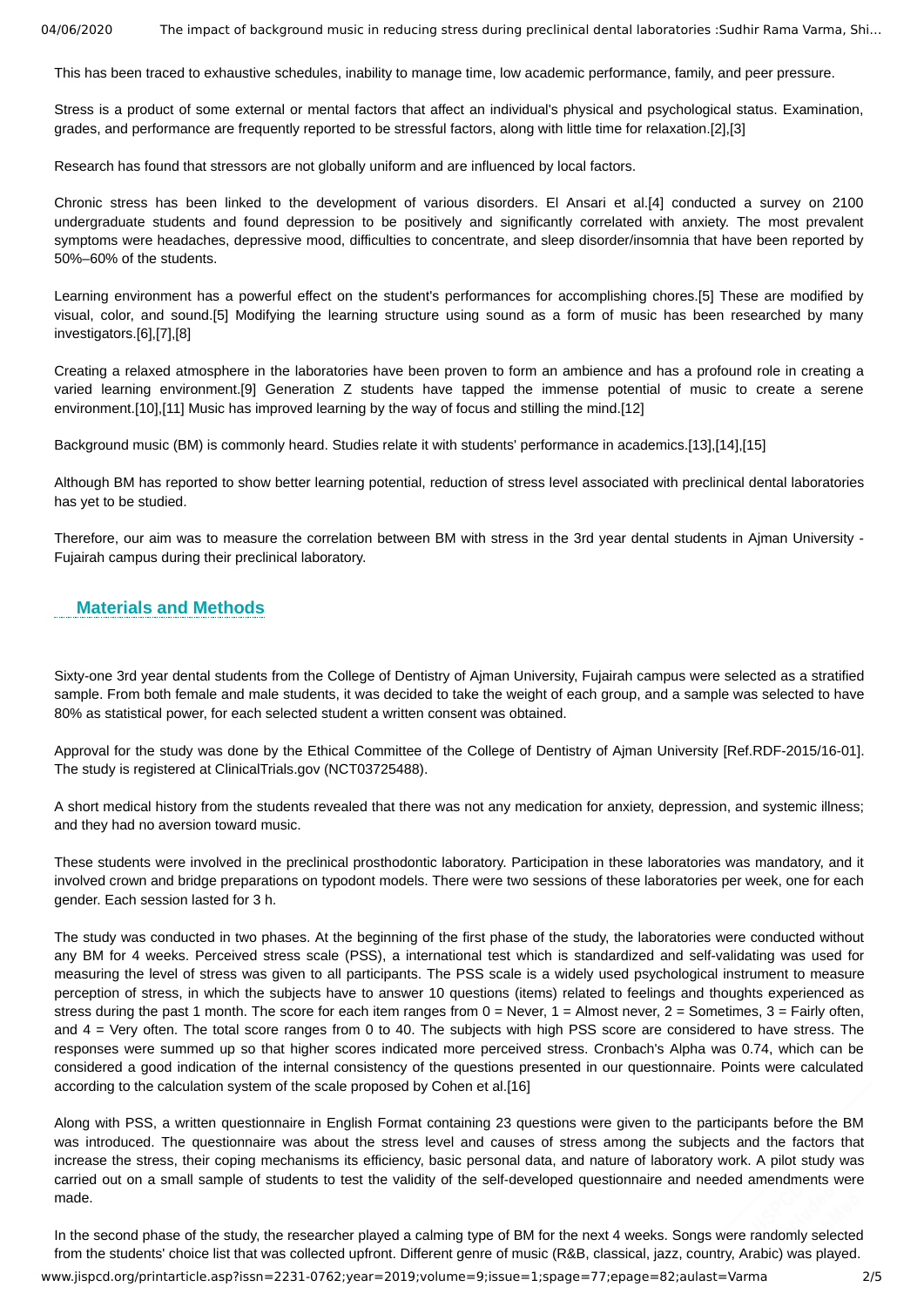04/06/2020 The impact of background music in reducing stress during preclinical dental laboratories :Sudhir Rama Varma, Shi…

Students were given a questionnaire at the end of the 4th week containing 12 questions for feedback on BM, favorite genre of music, their opinion about the effect of BM on work in the laboratories and any suggestions to the university to reduce the stress during the laboratory sessions.

Data were compiled and descriptive and comparative analysis was carried out using SPSS (version 15.0, SPSS, Chicago, Illinois, USA) Statistical relationships among groups were assessed using the Chi-square test.

#### **Results**

A stratified sample was used to select 61 students for the study, 20 were male and 40 were female, the results were compiled and used in the analysis [Figure 1].{Figure 1}

The response to the questioner after playing the BM showed a significant positive response from both males and females [Figure 2], [Figure 3], [Figure 4].{Figure 2}{Figure 3}{Figure 4}

[Table 1] and [Table 2] shows values rated by students, with regard to affinity for music and its usefulness in increasing learning in preclinical lab exercises.{Table 1}{Table 2}

About 82% of males and 75% females indicated a profound liking for music as shown in [Table 3], 83% and 76% of the sampled female and male population, respectively, selected BM as a very useful tool in bettering learning in preclinical laboratories [Table 4]. {Table 3}{Table 4}

A Pearson correlation showed it was directly proportional between affinity for music and perception as a helpful tool for learning in the preclinical laboratory at the significant level ( $a = 0.005$ )\* [Table 5]. {Table 5}

[Table 6] shows the favourite type of music students prefers to listen to, during laboratory sessions. It was found as 95% with classical music and almost 0.6% listen to Arabic, indian and turkish music.{Table 6}

The statistical analysis in the previous table shows a positive correlation between the student's concentration by muting the background noise and their efficiency of the work.

It can be seen that the 66% of student suggested that there should be a full time or part-time student counselors, 56% of the students they did not agree with the recreational and the cultural activities; moreover, 53% of the students agree for playing BM in all the laboratories, and 62% of then they are asking for reducing the requirements.

#### **Discussion**

The purpose of this investigation was to provide an examination of the effect of BM in reducing stress during preclinical dental laboratories. Our study reinforced the general impression that dental students have considerate stress and anxiety which is consistent with similar studies;[17] moreover, students are under great stress than the overall public.[18],[19],[20],[21]

It was observed that stress was higher with our students with no difference in gender. Dental career is accompanied with highstress level, and mental disorders are the third among dentists.[17]

Academic factors were the predominant stressors for students. Multiple examinations, daily assessments in the laboratory, lack of time in the laboratory to complete the work adds up to the stress faced by students along with living away from home and financial apprehensions.

"Mozart effect" a theory proposed by Rauscher et al.[8] overwhelmingly ignited the role of music in bettering performance in academics of students who use music.

Spatial–temporal reasoning abilities were immediately enhanced after listening to Mozart.

On the same areas, other studies have been proposed on the same likes of music.[14],[22]

The impact of BM and its impact on stress was the focus of the present study during the dental preclinical sessions.

The first hypothesis that students will absorb BM as a useful tool supported the results of the study. This will reduce stress and enhance learning in the preclinical laboratories.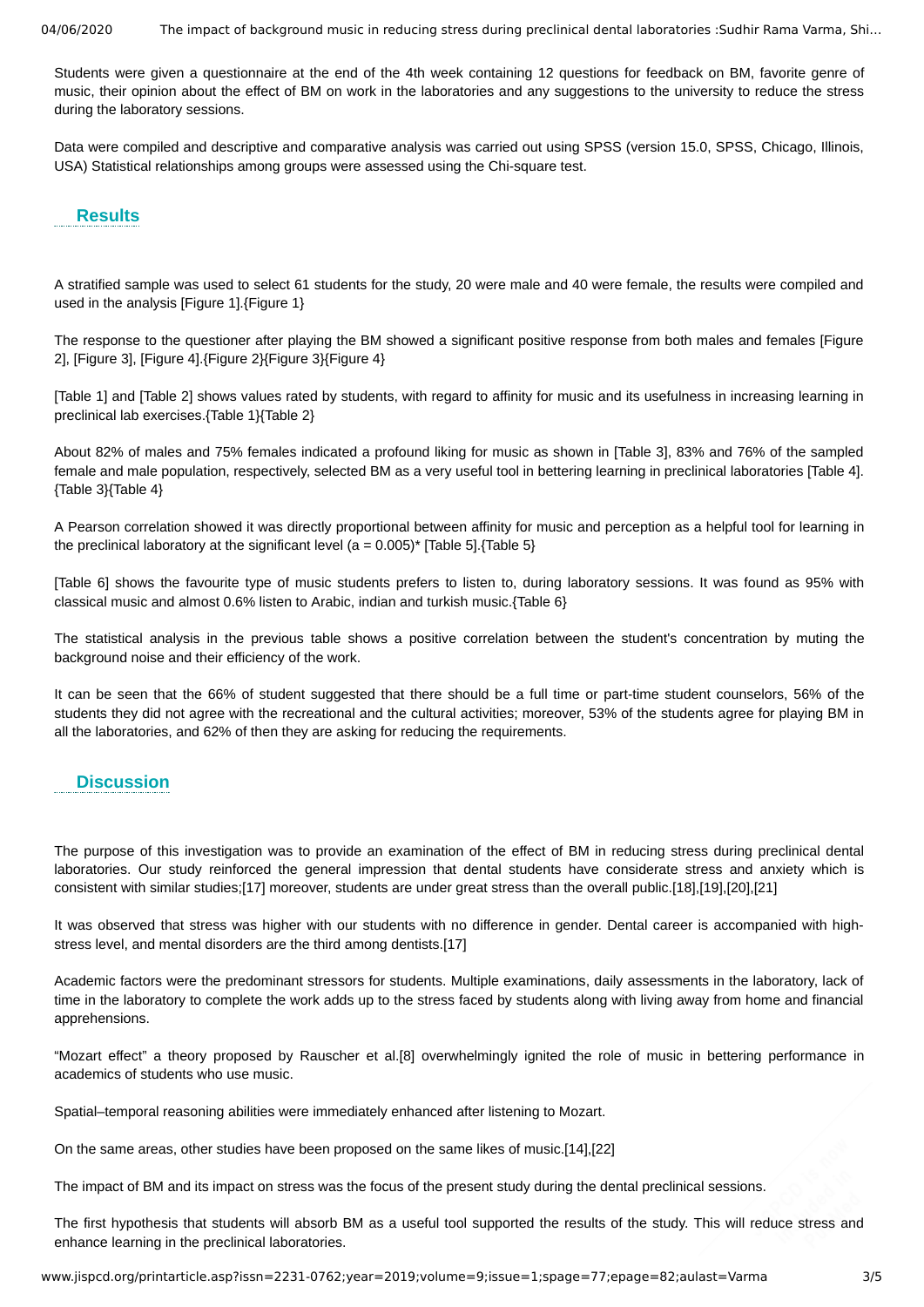04/06/2020 The impact of background music in reducing stress during preclinical dental laboratories : Sudhir Rama Varma, Shi...

The sampled students showed a positive association between affinity for music and its role as a tool in reducing stress. It was further translated as a positive perception in enhancing learning in laboratories.

Statistically significant number of students in the population under evaluation was of the opinion that the use of BM is helpful in the laboratory. These dental students showed the same kind of attitude toward music compared to adolescents in the other parts of the world.[23],[24],[25]

The most popular activity of many adolescents has reported being music.[26]

North American studies show that the duration of time they spend on listening to music ranges from 4 to 6 h/day or 56.6 h/week; [25] English studies estimated 2.5 h/day.[23] This shows the strong affinity for music by the youth and it is reported as most meaningful and popular among youths[24] as the most favored way of spending indoor time.[27]

The above positive perception of music both during private studies and in the laboratoriess shows a positive correlation.

The students that use BM for studies and the number that recommended for its use in the laboratory, there was an increase with significance statistically. Worth to note that few students who recommended BM in the laboratory were not using BM during their private studies.

It can be understood from the results that the students want to use BM to increase the learning atmosphere in the laboratory. Preclinical laboratory seems to be a difficult course, and it is needed to use tools like BM, which will increase learning skills.

The results of the study support that there was an improvement in efficiency in the laboratory which contributed to factors as relaxation and attentiveness. This can be attributed to BM which was able to create a better noise reduction, producing a stressfree environment, time utilization, alertness, and enhancing students' interest as this can be inferred from the overwhelming response from the students recommending to play the BM in the laboratories.

Various reports on the use of BM have indicated that it affects state of mind, alters time orientation, boosts physiological changes, reduces apprehension, soothes the mind, reduces distraction, enhances concentration, and aids performance.[8],[14],[28],[29]

Our data showed significant number of students had a view that use of BM helps to reduce stress in the preclinical dental laboratory. This is congruent with the study done by Ghasemi et al.[17] in Iranian dental students, which showed that music practice can reduce anxiety and depression of dental students.

Limitation

Perhaps the most salient limitation to this investigation is that the BM was not played in all preclinical laboratories; PSS test was not conducted after the BM was played to avoid bias. Response from the participants in this study can be taken as a general advice to play BM in laboratories as shown in [Table 7].{Table 7}

Despite these limitations, our results provide a foundation on which more research can be conducted with more students and music being played in all the preclinical laboratories and PSS test done once the music is being played.

### **Conclusion**

As a substantial portion of students suffers from stress[18],[19],[20],[21] and dental education is not an exception.[17]

Our study suggests that there is a need to make the students aware about the adverse effects of stress and intervention program such as counseling and stress management programs should be provided to excessively stressed students to decrease depression. Indeed, music can be an inexpensive, powerful tool without adverse effect and has a broad range of potential application. We being an academician it is our duty to utilize all available means to relieve stress in our students.

Financial support and sponsorship

Nil.

Conflicts of interest

There are no conflicts of interest.

# **References**